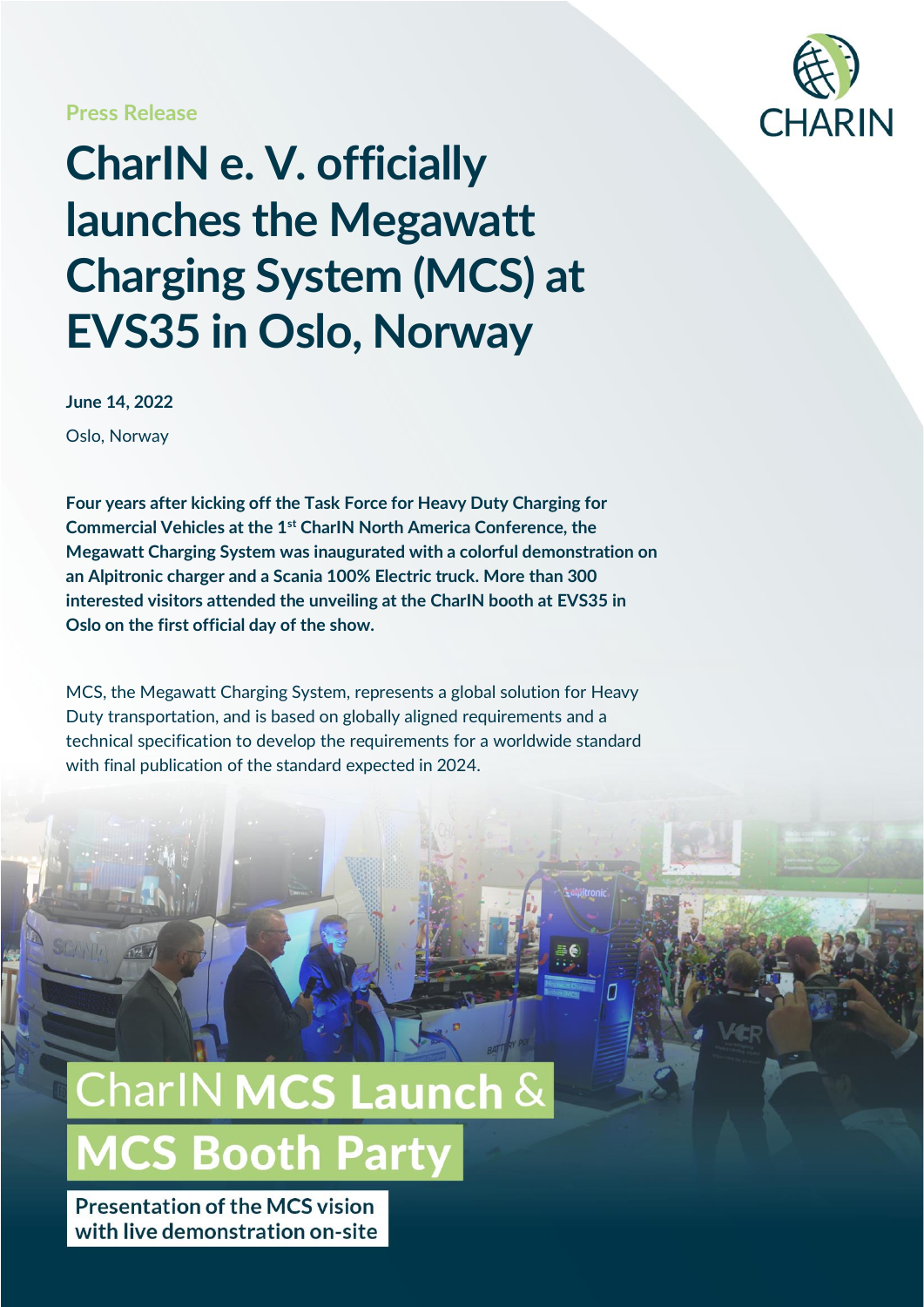

International specialists, many of whom are CharIN members, have been contributing to this development with their expertise in the field of Megawatt Charging. Experiences made by many members and users on CCS, deep knowledge about the communication protocol, interoperability, and functionality help pave the way not only for trucks but also for marine vessels, aeronautics, and mining.

Another great achievement of the CharIN MCS Task Force was the common agreement on one and the same position of the MCS Connector on all trucks worldwide. This will be implemented by all MCS manufacturers.

With this inauguration, CharIN´s vision becomes reality. CharIN members will present their respective products implementing MCS in the coming year.

A Consortium of interested partners from the industry and research institutes have already started a pilot in Germany, the HoLa project, to put Megawatt Charging for long-haul trucking in real world conditions, and to gain more information about the European MCS Network demand.

MCS combines the benefits and the features of the Combined Charging System (CCS) based on ISO/IEC 15118.

In the near future, MCS will satisfy the demand of the Truck and Bus industry to charge within a reasonable time. The standard is key for battery electric long-haul trucks but will also in further heavy duty applications like marine, aerospace, mining, or agriculture.

#### About CharIN:

The Charging Interface Initiative (CharIN) is the largest global association focused on the electrification of all forms of transportation based on the seamless and interoperable charging experience enabled by the Combined

## $CharlN$  MCS Launch  $\&$ **MCS Booth Party**

**Presentation of the MCS vision** with live demonstration on-site